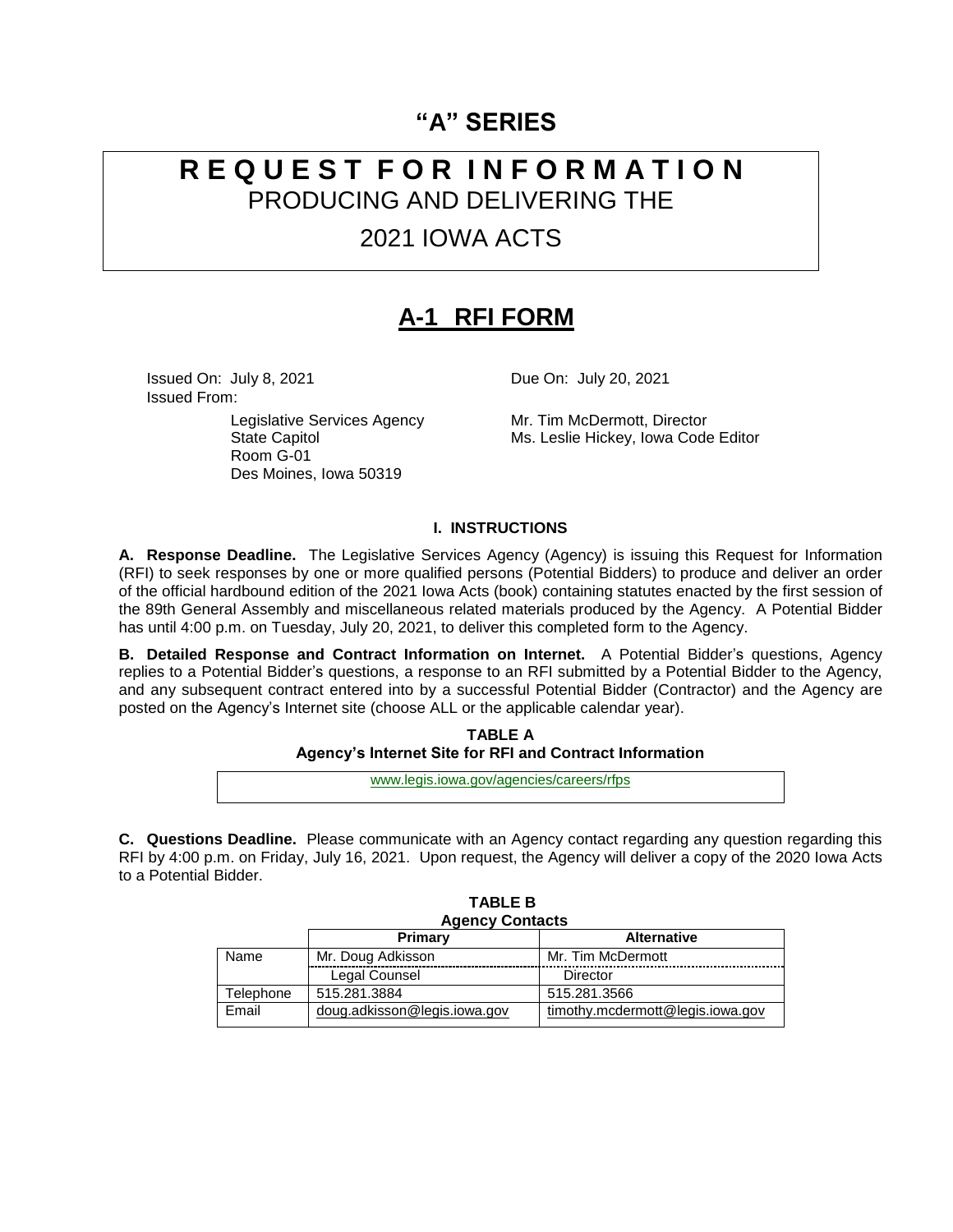

## **II. REQUIREMENTS**

**A. Prior Requirements Applicable.** Only a few minor changes have been made to the previous year's requirements for the production and delivery of the 2020 edition of the Iowa Acts.

**B. Production Requirements.** For book page production, the Agency will transmit fully composed pages in an electronic format (Adobe® Systems portable document format [PDF]) to the Contractor by file transfer protocol (FTP), by electronic mail to the Contractor's contact person, or to the Contractor's Internet site. For book cover production, the Contractor must ship preliminary paper proof covers and sample covers to the Agency for its approval. Within 30 calendar days after the Agency approves the final set of digital proof book pages, the Contractor must deliver the books to locations as part of normal and special delivery described in this RFI.

| <b>Size</b><br>Order |                  |                              | <b>Estimated Pages and 6-Page Signature Counts</b> |         |                   |     |  |
|----------------------|------------------|------------------------------|----------------------------------------------------|---------|-------------------|-----|--|
|                      | Cover            | Page                         | Per Order                                          |         | Per Book          |     |  |
| 400                  | 7 1/2" x 10 3/4" | 7 1/4" x 10 1/2"<br>Finished | Pages                                              | 360,000 | Pages             | 900 |  |
|                      |                  |                              | <b>Signatures</b>                                  | 60,000  | <b>Signatures</b> | 150 |  |

**TABLE C Order, Size, and Page Counts**

**C. Delivery.** As part of normal delivery, the Contractor must ship approximately 275 books to the State Capitol Complex in Des Moines, including 185 books to the Ola Babcock Miller Building, 80 books to the State Capitol, and 10 books to the Judicial Branch Building. As part of special delivery, the Contractor must ship or mail approximately 125 books to various courthouses in Iowa's eight judicial districts. The parties to the contract may negotiate to adjust these numbers when the contract is entered into.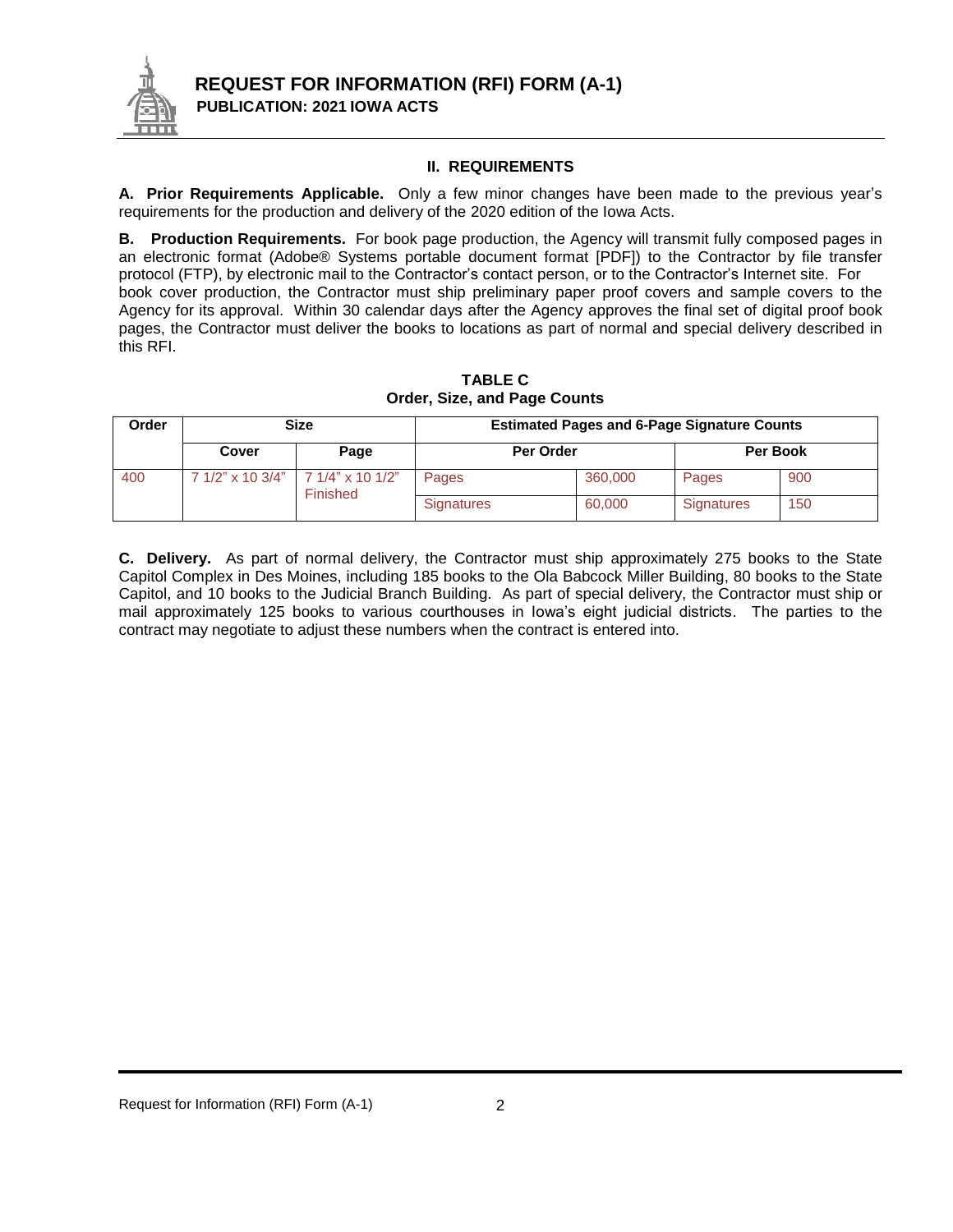

### **III. POTENTIAL BIDDER RESPONSES**

#### **RESPONSE BOX 1**

## **Potential Bid — Contract's Base Amount and Adjusted Base Amount**

The potential bid is an estimate of the contract's base amount which may be later adjusted due to a number of factors, including the actual number of six-page signatures included in a book. The Proposed Bidder must produce books using digital printing equipment. No half-page signatures will be accepted.

|                                                  |                                     | <b>Bid</b>                                    |                                                    |  |  |
|--------------------------------------------------|-------------------------------------|-----------------------------------------------|----------------------------------------------------|--|--|
| <b>Signature Calculation</b>                     |                                     | Per Order                                     | <b>Per Book</b>                                    |  |  |
| Unadjusted<br><b>Base Amount</b><br>(Bid Amount) | 60,000 Per Order<br>900 Per Book    | \$<br><b>Base Amount</b>                      | Base Amount ÷ by 400<br>(No. of Ordered Books)     |  |  |
| <b>Adjusted Base</b><br>Amount                   | <b>Each Additional</b><br>Signature | <b>Increased Base</b><br>Amount<br>Per Order: | Increased<br><b>Base Amount</b><br>Per Book:       |  |  |
|                                                  | Each Fewer<br>Signature             | Decreased<br><b>Base Amount</b><br>Per Order: | Decreased<br><b>Base Amount</b><br>Я.<br>Per Book: |  |  |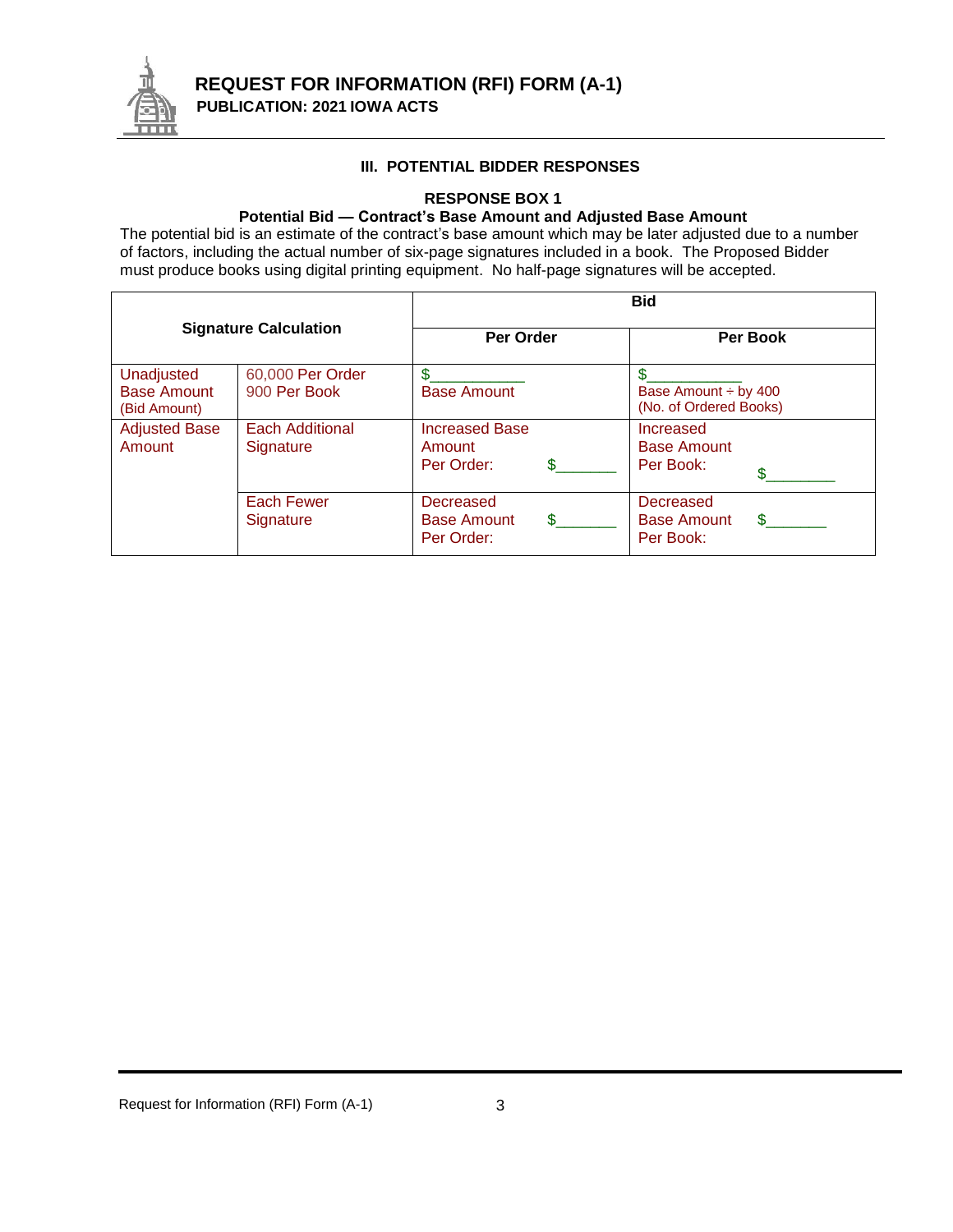

#### **RESPONSE BOX 2 Paper Stock**

The paper stock used to produce book pages must be resistant to oxidation and of archival quality having a pH neutral content of 7 or 7.5. Thor Offset™ was used to produce the 2019 edition of the Iowa Acts. However, other paper stock has also been used to produce prior editions. For example, Spring Forge™ was used to produce the 2020 edition of the Iowa Acts. Thor Offset™ is used as a method to compare paper stock. Otherwise, the Agency is not committed to using a particular type of paper stock and would welcome recommendations so long as they are comparable to the paper stock used to produce past editions of the Iowa Acts.

|                                                                                     |                        |                    |                               |                |                        |            | <b>ANSWER</b>                                  | Yes                                                   |  |
|-------------------------------------------------------------------------------------|------------------------|--------------------|-------------------------------|----------------|------------------------|------------|------------------------------------------------|-------------------------------------------------------|--|
| Is the Potential Bidder recommending a different paper stock than Spring<br>Forge™? |                        |                    |                               |                |                        |            |                                                | <b>No</b>                                             |  |
| <b>Brand</b>                                                                        | Color/<br><b>Shade</b> | <b>Finish</b>      | <b>Bright-</b><br><b>ness</b> | <b>Opacity</b> | <b>Basis</b><br>Weight | <b>PPI</b> | % Recycled<br>Postconsumer<br><b>Materials</b> | 2019<br><b>Specifications</b>                         |  |
| <b>Thor</b><br>Offset™                                                              | <b>Blue</b><br>White   | Smooth<br>Eggshell | 92                            | 88             | 40#                    | 690        | 0%<br>(Preference)                             |                                                       |  |
| <b>Brand</b>                                                                        | Color/<br><b>Shade</b> | <b>Finish</b>      | <b>Bright-</b><br><b>ness</b> | <b>Opacity</b> | <b>Basis</b><br>Weight | <b>PPI</b> | % Recycled<br>Postconsumer<br><b>Materials</b> | <b>Complete This</b><br>Portion Only if<br>Responding |  |
|                                                                                     |                        |                    |                               |                |                        |            |                                                | No Above                                              |  |

#### **RESPONSE BOX 3 Case Binding**

Indicate whether the books are proposed to be burst bound or Smyth-sewn: Note: The Iowa Acts have been burst bound since the 2009 edition.

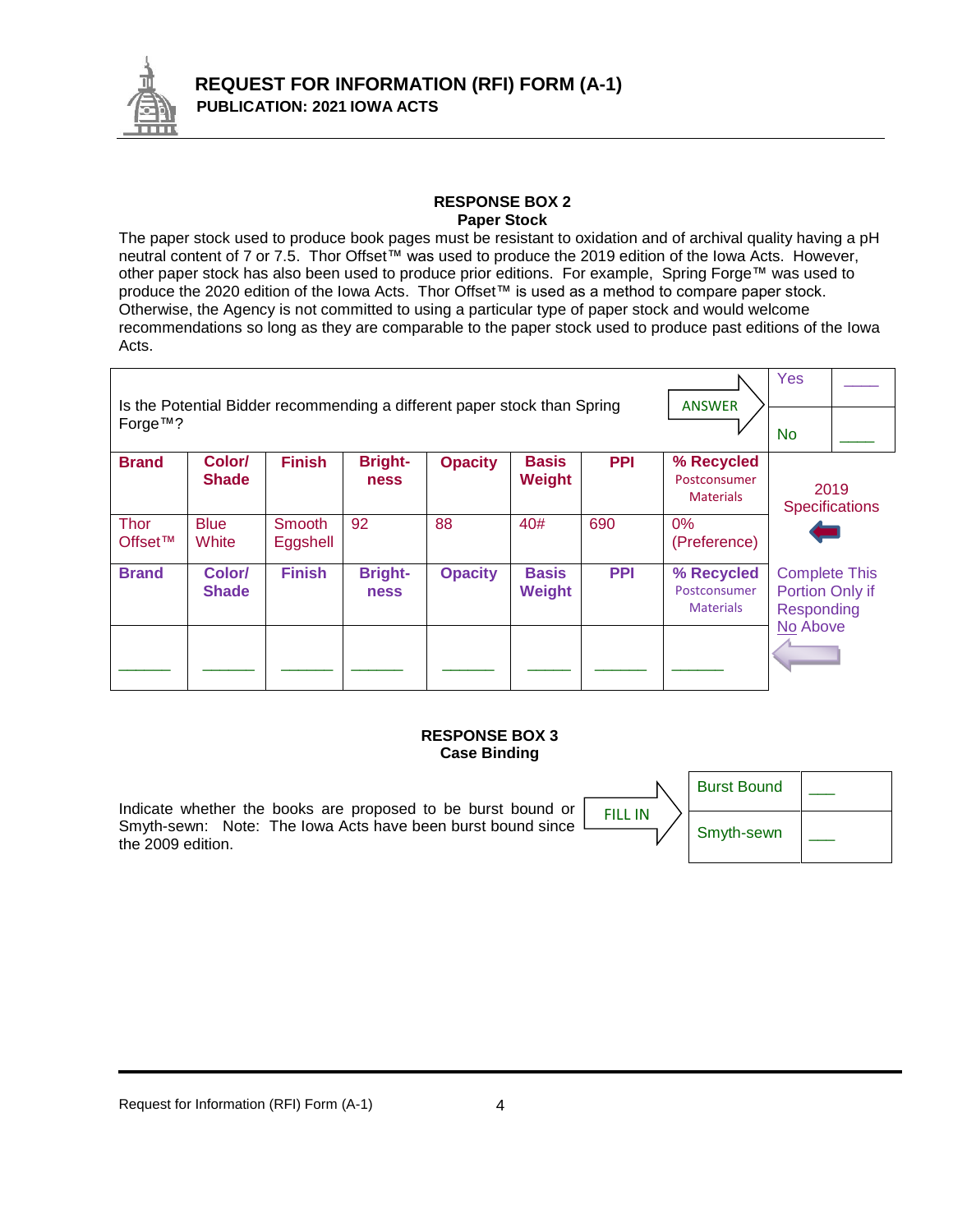

## **RESPONSE BOX 4 Use of Subcontractor to Produce the Books**

|                                                                                                      |                                        |  |                                                                          | Yes                                                                      |  |
|------------------------------------------------------------------------------------------------------|----------------------------------------|--|--------------------------------------------------------------------------|--------------------------------------------------------------------------|--|
| Indicate whether a subcontractor is proposed to produce (manufacture)<br><b>ANSWER</b><br>the books. |                                        |  |                                                                          |                                                                          |  |
| <b>Subcontractor Name</b>                                                                            |                                        |  |                                                                          |                                                                          |  |
| <b>Subcontractor Address</b>                                                                         |                                        |  | <b>Complete This</b><br>Portion Only if<br><b>Answering Yes</b><br>Above |                                                                          |  |
| <b>Subcontractor Contact</b><br>Information                                                          | Telephone Num.<br><b>Email Address</b> |  |                                                                          |                                                                          |  |
| Subcontractor<br><b>Duties</b>                                                                       |                                        |  |                                                                          | <b>Complete This</b><br>Portion Only if<br><b>Answering Yes</b><br>Above |  |

#### **RESPONSE BOX 5 Production Manager**

The Potential Bidder's production manager is responsible for day-to-day operations and decision making regarding the production and delivery of the publication.

|                | <b>Facts</b>       | Primary      | Secondary (if applicable)   |
|----------------|--------------------|--------------|-----------------------------|
|                | Name               | ------------ | --------------------------- |
| <b>FILL-IN</b> | Title              |              |                             |
|                | Mailing<br>Address |              |                             |
|                | Tele, Number       |              |                             |
|                | Email<br>Address   |              |                             |